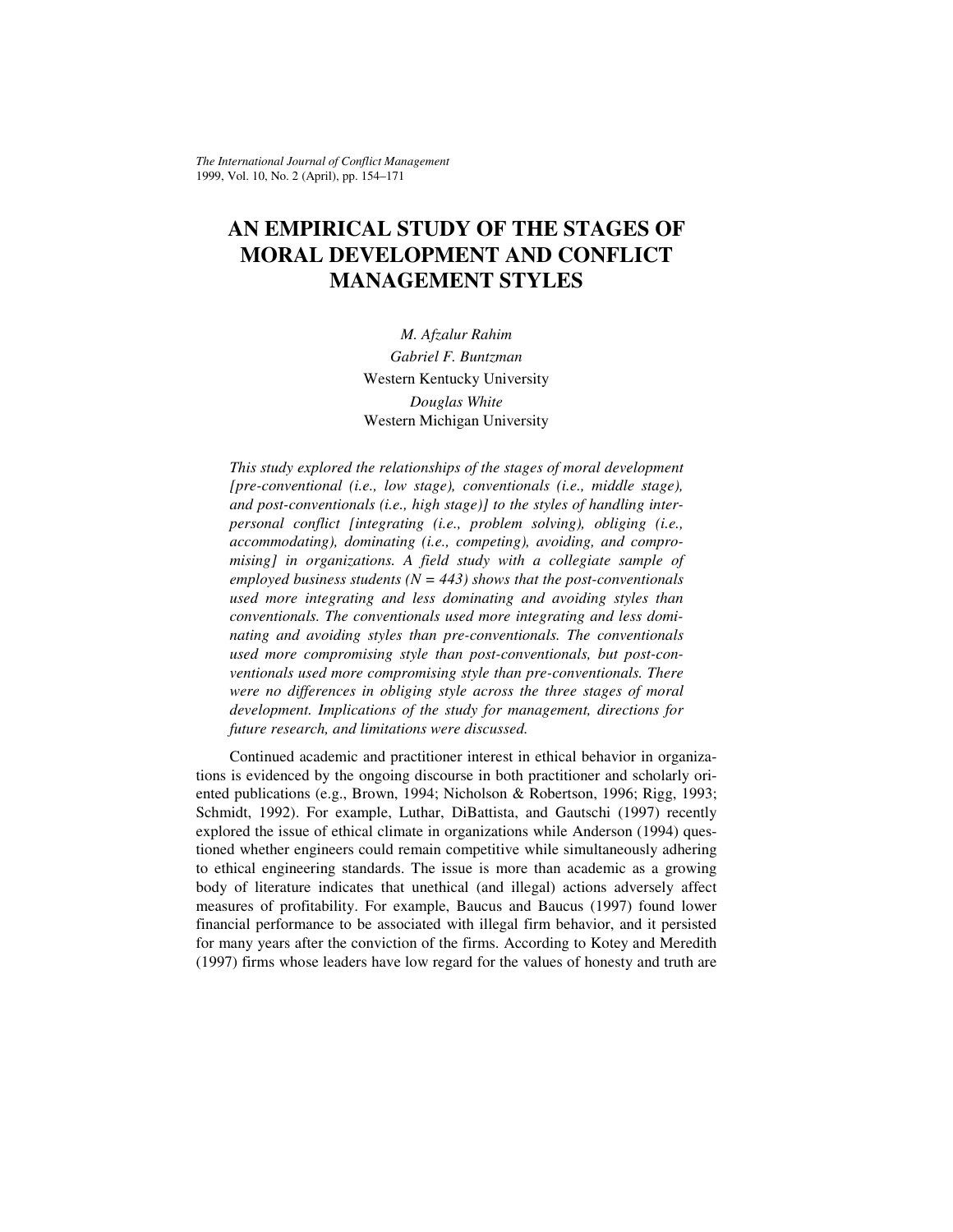lower performing than firms whose leaders highly value honesty and truth. These values, of course, are associated with ethical standards.

Both Kennedy and Lawton (1993) and Soutar, McNeil, and Molster (1994) cite a growing literature in the field, yet questions remain. How individuals make moral and ethical choices is a central issue in the study of morality and ethics in organizations. A dilemma, of course, is a condition in which there is no one choice which is clearly superior to the others, and a moral or ethical dilemma is one in which all the various alternatives to some degree violate one or more ethical standards. We have used ethics and morals and their derivatives interchangeably for reasons of style, recognizing that the two are closely related but not synonymous terms.

Because of the complexity of the situations decision makers confront as well as the fact that individuals must bring their own sets of values and priorities to bear on decisions, even highly ethical individuals may differ in their judgments, so that it is sometimes difficult to identify a "right" (ethical) choice (Forsyth, 1980; Beauchamp, 1988; Freeman & Gilbert, 1988; Anton, 1990). Perhaps because the moral dilemma is so central to ethical problems, scholars have been highly interested in the manner in which individuals reason through such problems. The process of moral reasoning has been explored in many contexts by scholars such as Kohlberg and Rest (Rest, 1986). More recently, studies have focused on the differences in moral reasoning and ethics in a cross-cultural framework (Abratt, Nel, & Higgs, 1992; Husted, Dozier, McMahon, & Kattan, 1996). Some research has found an association between moral development and moral behavior (French & Albright, 1998).

One area in which moral reasoning has been less thoroughly explored is conflict management. The issue is not simply academic, for it is estimated that up to 75% of managers report conflict related to ethics (Soutar et al., 1994) and the inappropriate application of some conflict management techniques may either exacerbate a conflict that already exists or create one where there had not been one before. Rahim, Garrett, and Buntzman (1992) proposed that positive results for organizations are associated with ethical rather than unethical applications of certain styles of handling conflict. A wealth of anecdotal evidence exists to suggest that, for example, dominating and avoiding approaches to managing conflict can lead to disastrous financial results and even tragic personal loss when the dominance and avoidance are motivated by less than ethical motives. The Challenger shuttle disaster in which engineers had concerns about the low temperature launch but did not press their concerns with senior managers and the Dow-Corning breast implant controversy in which managers at various levels apparently chose to avoid confronting possible problems with silicon implants are only two such cases (Jones, George, & Hill, 1998).

Recent research indicates that integrating or problem solving style of handling conflict, when paired with other styles, leads to more effective conflict management. Now, if the application of a particular conflict style can lead to high or low performance, antecedents of the use of styles should be studied with a goal of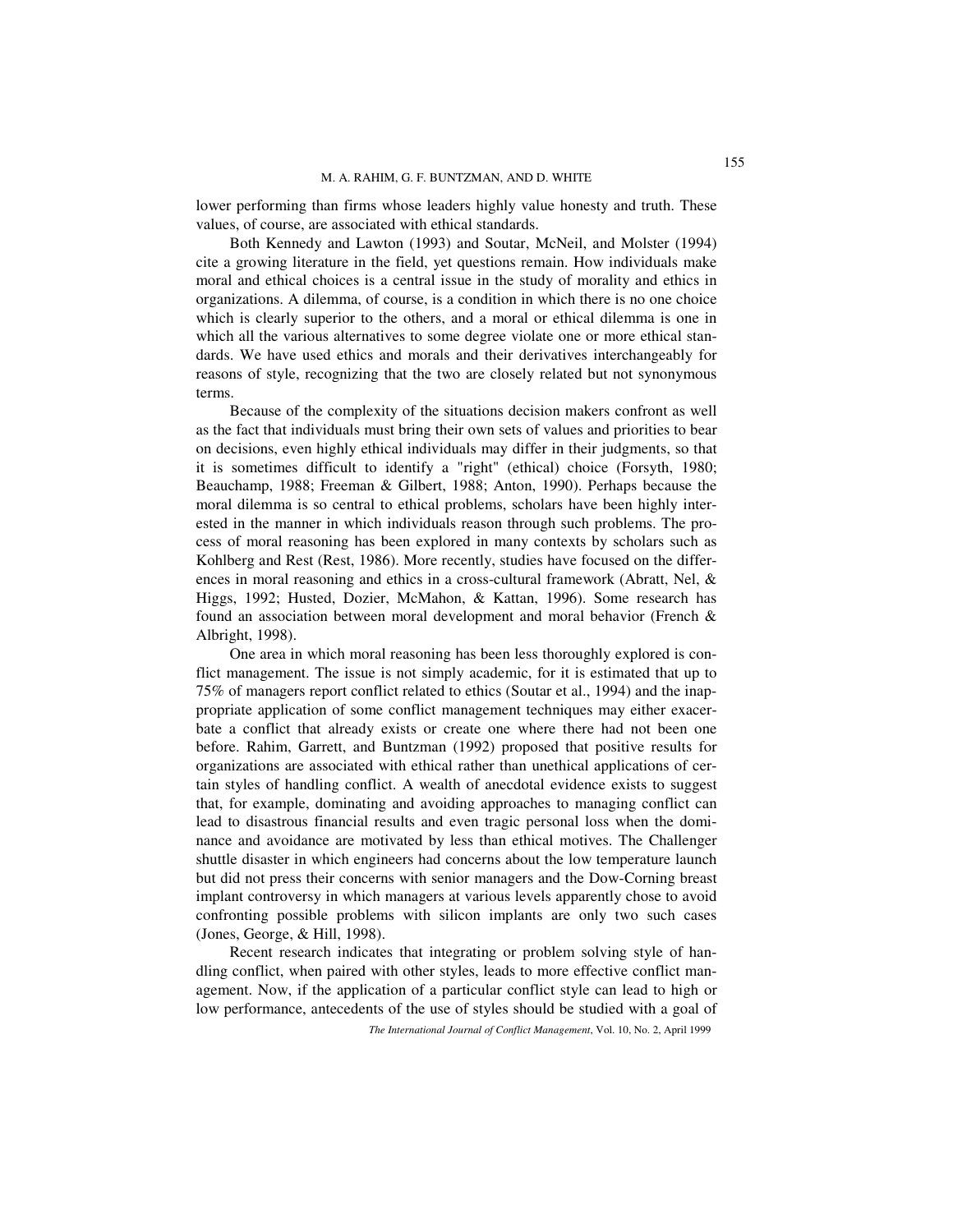strengthening antecedents that lead to high performance and other desired outcomes and minimizing antecedents that lead to low performance and other undesired outcomes. And if ethical standards are associated with high performance while lack of ethical standards are associated with low performance, then possible intervening variables through which those ethical standards are expressed surely are worthy of study.

If both higher levels of moral reasoning and more effective conflict management styles can be learned in formal teaching programs, the approaches may constitute a two-pronged strategy to encourage greater moral development and effective conflict management. Therefore, the relationships between the two ought to be studied and the knowledge applied. Thus the purpose of this study was to add to the limited but growing literature with an investigation of the relationship between stages of moral development and styles of handling interpersonal conflict in organizations.

This study used a survey research design to test the relationships of participants' stages of moral development to the use of the styles of handling interpersonal conflict in organizations. Measures of stages of moral development were taken using Rest's (1986) Defining Issues Test (DIT) and measures of conflicthandling styles were taken using the Rahim Organizational Conflict Inventory–II (Rahim, 1983). The primary statistical tool used was Multivariate Analysis of Covariance (MANCOVA).

#### **Stages of Moral Development**

Moral development concerns the manner in which individuals make judgments about right and wrong (Rest, 1986). Kohlberg's (1969) formulation is perhaps the best known of the contemporary theories, and is closely followed by Rest. The theory divides individuals on the basis of their moral development into six stages, two at the pre-conventional level, two at the conventional level, and two at the post-conventional level.

### **Pre-Conventional Level**

At the pre-conventional stages of moral development the concepts of good and bad, right or wrong, are interpreted in terms of pleasure/pain consequences or physical power. Pre-conventionals are restrained from possible wrongdoing by their fear of the consequences. They may be spurred to other action by their expectations of pleasant consequences.

#### **Conventional Level**

At the conventional stages of moral development, conformity and meeting social expectations are important. "Good" behavior is behavior that pleases or helps others, and respect for authority and deference are important. For conventional individuals, decisions and actions are judged moral to the extent that they meet these standards.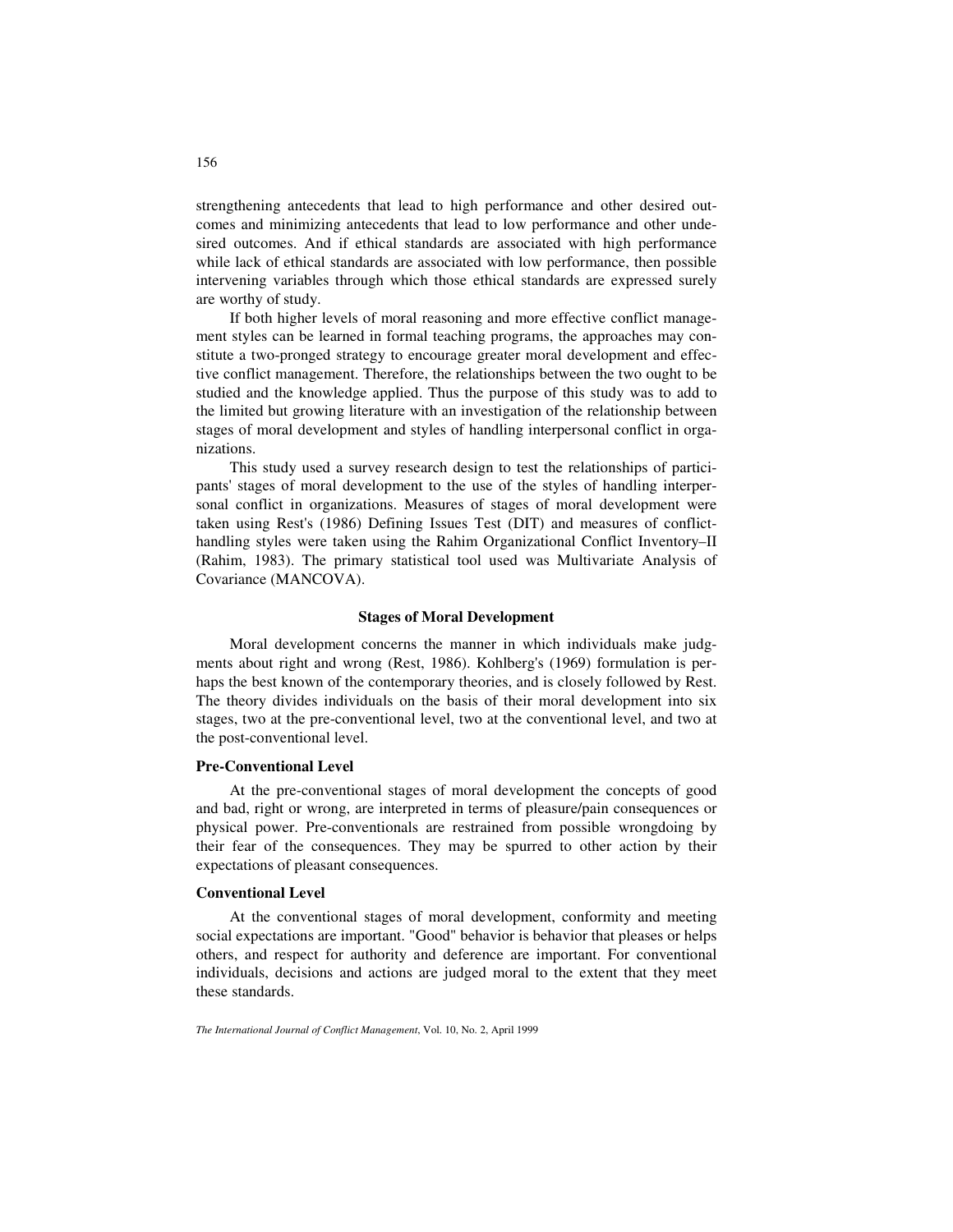#### **Post-Conventional Level**

Abstractions such as morality, utilitarianism, reciprocity, and justice comprise the ethical framework of individuals at the post-conventional level. Actions are judged according to the extent to which they are consistent with lofty ideals. In contrast to "conventionals," who revere social norms and laws, "post-conventionals" question and oppose norms and laws which seem to violate universal principles such as distributive justice and respect for life.

#### **Styles of Handling Interpersonal Conflict**

A good deal of literature exists on the styles of handling interpersonal conflict (Blake & Mouton, 1964; Follett, 1940; Rahim, 1983, 1992; Rahim & Bonoma, 1979; Rahim & Psenicka, 1984; Psenicka & Rahim, 1989; Thomas, 1976, 1992). Decades ago Follett identified three main ways of dealing with conflict––domination, compromise, and integration––as well as several secondary ways including avoidance and suppression. Later, Blake and Mouton (1964) were the first to present a grid for classifying the modes for handling interpersonal conflicts into five types: forcing, withdrawal, smoothing, compromise, and confrontation. The five modes of handling conflict were classified along two dimensions related to the attitudes of the manager: concern for production and concern for people. Blake and Mouton's classification as reinterpreted and refined by Thomas (1976) considered the intentions of a party (cooperativeness and assertiveness) in classifying the modes of handling conflict into five types.

Rahim and Bonoma (1979) differentiated the styles of handling interpersonal conflict along two basic dimensions: concern for self and concern for others. The first dimension explains the degree (high or low) to which a person attempts to satisfy his or her own concerns. The second dimension explains the degree (high or low) to which a person wants to satisfy the concerns of others. These dimensions portray the motivational orientations of a given individual during conflict. Studies by Ruble and Thomas (1976) and Van de Vliert and Kabanoff (1990) support these dimensions. Combination of the two dimensions results in five specific styles of handling interpersonal conflict, such as integrating, obliging, dominating, and avoiding, and compromising (Rahim & Bonoma, 1979). Numerous studies in the U.S. and other countries have established the construct validity of these styles of handling interpersonal conflict in organizational and social contexts (Rahim & Magner, 1995; Ting-Toomey et al., 1991; Lee, 1990).

Pruitt (1983) suggested and provided some empirical evidence from laboratory studies that there are four styles of handling conflict: yielding (obliging), problem solving (integrating), inaction (avoiding), and contending (dominating). These styles were based on the dual-concern model suggested by scholars discussed before. His model does not recognize compromising as a distinct style. Pruitt (1983) and Pruitt and Carnevale (1992) provided evidence that problem solving (integrating) style is the best for managing conflict.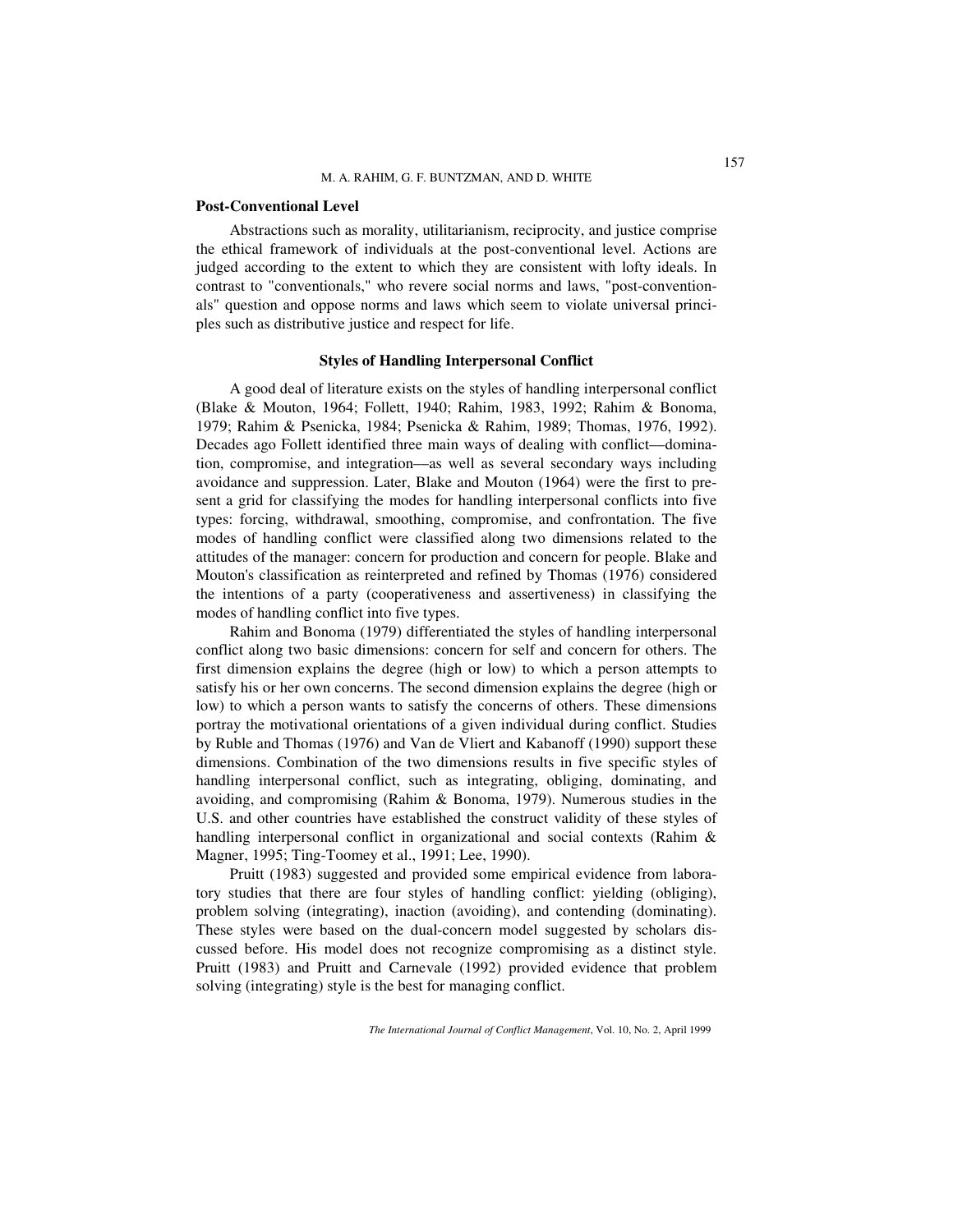The present study uses the conceptualization and operationalization of the five styles of handling conflict by Rahim (1983) and Rahim and Bonoma (1979). The styles are shown in Figure 1 (Rahim & Bonoma, 1979, p. 1327).

#### **Figure 1**

# **A Two-Dimensional Model of the Styles Of Handling Interpersonal Conflict**



### **Integrating**

This style involves high concern for self as well as the other party involved in conflict. It is concerned with collaboration between parties (i.e., openness, exchange of information, and examination of differences) to reach a solution acceptable to both parties.

# **Obliging**

This style involves low concern for self and high concern for the other party involved in conflict. An obliging person attempts to play down the differences and emphasizes commonalties to satisfy the concerns of the other party.

#### **Dominating**

This style involves high concern for self and low concern for the other party involved in conflict. It has been identified with a win–lose orientation or with forcing behavior to win one's position.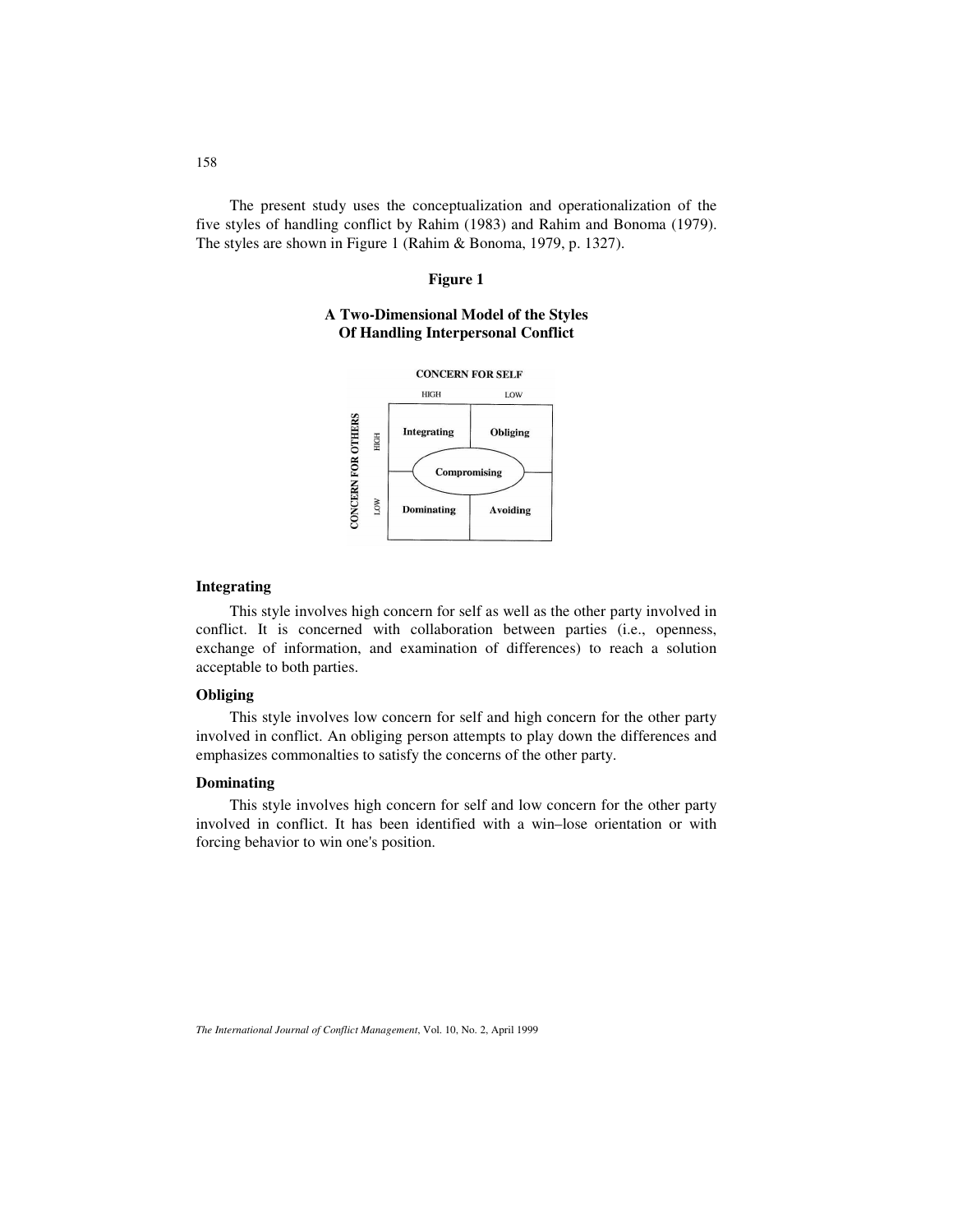### **Avoiding**

This is associated with low concern for self as well as for the other party involved in conflict. It has been associated with withdrawal, passing-the-buck, sidestepping, or "see no evil, hear no evil, speak no evil" tactics.

#### **Compromising**

This style involves moderate concern for self as well as the other party involved in conflict. It is associated with give-and-take or sharing whereby both parties give up something to make a mutually acceptable decision.

Although under-researched, both common sense and a growing body of research suggest that ethics and conflict management are important and related elements in the effective management of organizations. Rahim et al. (1992) argued that there is an ethical component to one's choice of a particular style of handling conflict as explained below. A set of hypotheses is developed based on our analysis of the theoretical relationship between moral development and interpersonal conflict handling styles.

#### **Moral Development and Styles of Handling Conflict**

Rahim et al. (1992) proposed that each of the above five styles of handling conflict may be ethically appropriate depending upon certain situational characteristics. Four of the five may be ethically inappropriate under certain conditions and only the integrating style is thought to be appropriate in all circumstances in which a win–win solution is at least a possibility. Although each conflict-handling style may be ethically appropriate in some circumstances (Rahim et al., 1992), each requires a different approach to the conflict.

According to Graham (1998), integration is always superior to compromise in managing disputes. A compromise by definition fails to give either party all that it wanted––thus it is inferior to an integrative (win–win) solution. In a study of communication, French and Albright (1998), following Habermas (1990), hypothesized a positive relationship between moral development and discursive (integrating) communication. They reasoned that persons at higher stages of moral development are more interested in upholding principles than in merely winning for themselves at another's expense. The integrating style "treats all participants with maximum respect" (Rahim et al., 1992) and seeks to accommodate all points of view without compromising. Although individuals at the post-conventional (principled) level of moral development (Stages 5 and 6) may prefer another style of conflict handling under certain circumstances, it is expected that they will more frequently use the integrating style than participants at lower stages of moral development since such persons will have in mind principles such as equity and distributive justice as well as their own best interests. As an example of integrating, Graham (1998) cites an instance from her experience in retailing. She wanted to list a product line more prominently in a store's directory. Her superior refused because store policy required that departments be listed alphabetically. Graham hit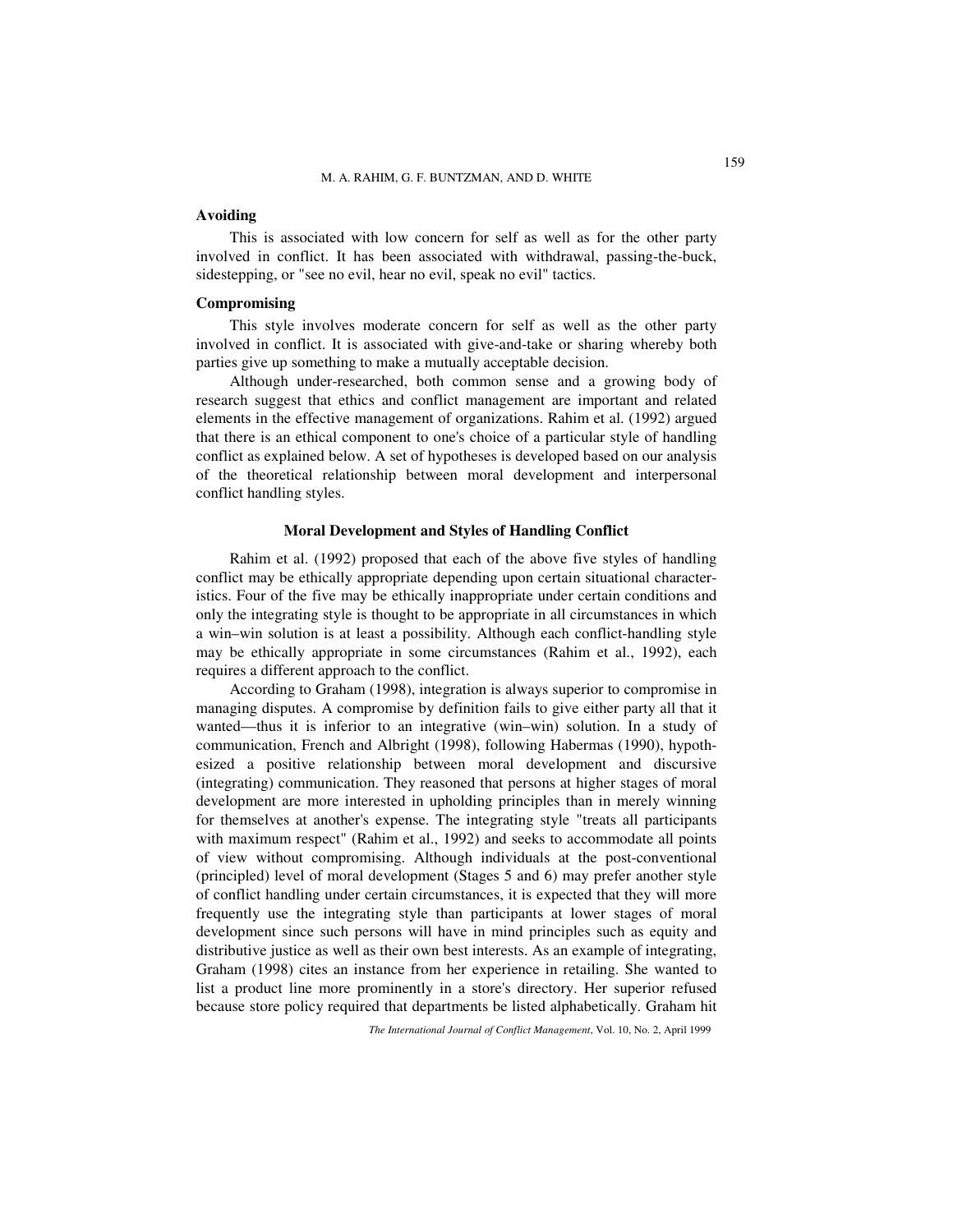upon the idea of relabelling the line with a word beginning with the letter "A." Her superior agreed and the directory was revised to their joint satisfaction. Of course we do not know Graham's stage of moral development but would expect it to be higher than lower stage. This is based on our first hypothesis, which is concerned with moral development and the use of integrating style.

### *Hypothesis 1:* Greater use of the integrating style is associated with higher levels of moral development.

While the obliging style may be appropriate under some circumstances, its use is inappropriate if the result is a decision which goes against the interests of the person or organization (Rahim et al., 1992). Like integrating style, obliging style treats the other parties involved in conflict with maximum respect, but this could be to the detriment of oneself or the organization. Nevertheless, it is expected that the obliging style will be more frequently preferred by participants at the post-conventional level compared to the other stages of moral development, although perhaps not as marked a difference will be found as for the integrating style. Therefore our next hypothesis is the following.

*Hypothesis 2:* Greater use of the obliging style is associated with higher levels of moral development.

Since the dominating style is characterized by an individual's high concern for self and low concern for the other party, its use is generally unethical because it ignores the needs of others. While ignoring the needs of others and looking only to one's own needs is *not necessarily* unethical (for example if all are operating on the basis of self-interest and have comparable power) it is more likely to be unethical. But when the power relationship is asymmetrical, a more powerful party may impose its will regardless of what is right (Kennedy & Lawton, 1993). Regardless of the power balance, it has been argued that dominating-style behaviors such as intimidation, the use of power or force are associated with persons at lower stages of moral development (Habermas, 1990). Dominating may resolve a matter sooner rather than later but is more likely to be a one-sided, shortsighted, and short-lived solution. As may be inferred from the arguments of Rahim et al. (1992), higher moral reasoners should prefer fairness (justice) over expediency except in relatively dire circumstances. In general, it is expected that participants at higher stages of moral development would prefer the dominating style less frequently than participants at lower stages of moral development because it creates winners and losers, sometimes unnecessarily.

*Hypothesis 3:* Greater use of the dominating style is inversely associated with higher levels of moral development.

Data from a national sample indicate that managers use avoiding style less frequently than others (Rahim, 1983). Since the avoiding style, which is characterized by low concern for self and for others, solves no problems and only serves to frustrate at least one party, it is ethically defensible only if other matters have greater moral importance at that time (Rahim et al., 1992). In theory the avoiding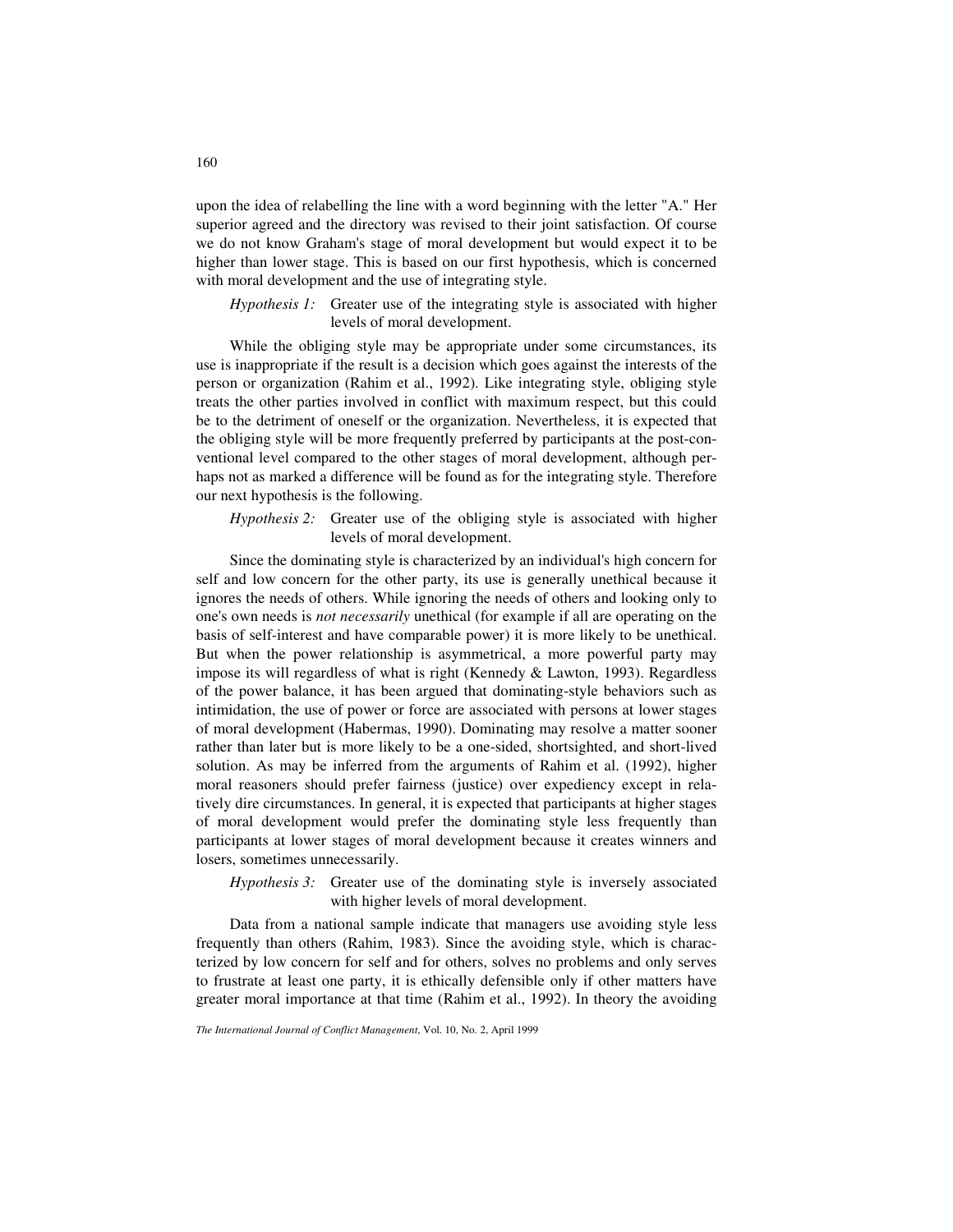style would not be frequently preferred by those high in moral development because it serves to prolong an unsatisfactory situation, exacting a penalty on at least one of the disputants. While an individual operating at the pre-conventional level might be willing to adopt this strategy, an individual operating at the postconventional level presumably would not, unless there were no good alternative. It is expected that the avoiding style would be most frequently preferred by those at the lowest stages of moral development.

*Hypothesis 4:* Greater use of the avoiding style is inversely associated with higher levels of moral development.

Compromising style, which is characterized by moderate concern for self and for others, is sometimes ethically appropriate. For example, one who is right but happens to be the weaker party to a conflict may have little choice (Kennedy  $\&$ Lawton, 1993; Rahim et al., 1992). Ideally, disputants would eschew compromise in favor of integration (Graham, 1998). However, an integrative solution cannot always be found. It is expected that compromising style would be most frequently preferred by those at the higher stages of moral development, whereas those at lower stages show less concern for others and therefore are less concerned about satisfying them through a compromise.

*Hypothesis 5:* Greater use of the compromising style is positively associated with higher levels of moral development.

As things stand, this theorizing about the relationship between moral development and conflict styles has very little to do with concern for self. According to the five hypotheses taken together, people at higher stages of moral development generally use styles which are characterized by moderate or high concern for the other parties involved in conflict (i.e., compromising, obliging, and integrating styles), while people at lower stages of moral development generally use styles which involve low concern for other parties involved in conflict (i.e., dominating and avoiding styles).

#### **Method**

The study described here involved the administration of two well known instruments approximately two weeks apart in an attempt to control for common method variance. We first administered the Defining Issues Test (DIT) followed by the Rahim Organizational Conflict Inventory–II (ROCI–II), Forms A, B, and C.

#### **Sample**

The sample consisted of 443 employed undergraduate business administration majors enrolled in junior and senior level management courses at a southern university in the US. About 48% of the participants were female. The mean reported age for the female and male participants were 23.76 and 23.43, respectively. The participants received extra credit for participating in the study. Participants were not told what hypotheses were being investigated but were told that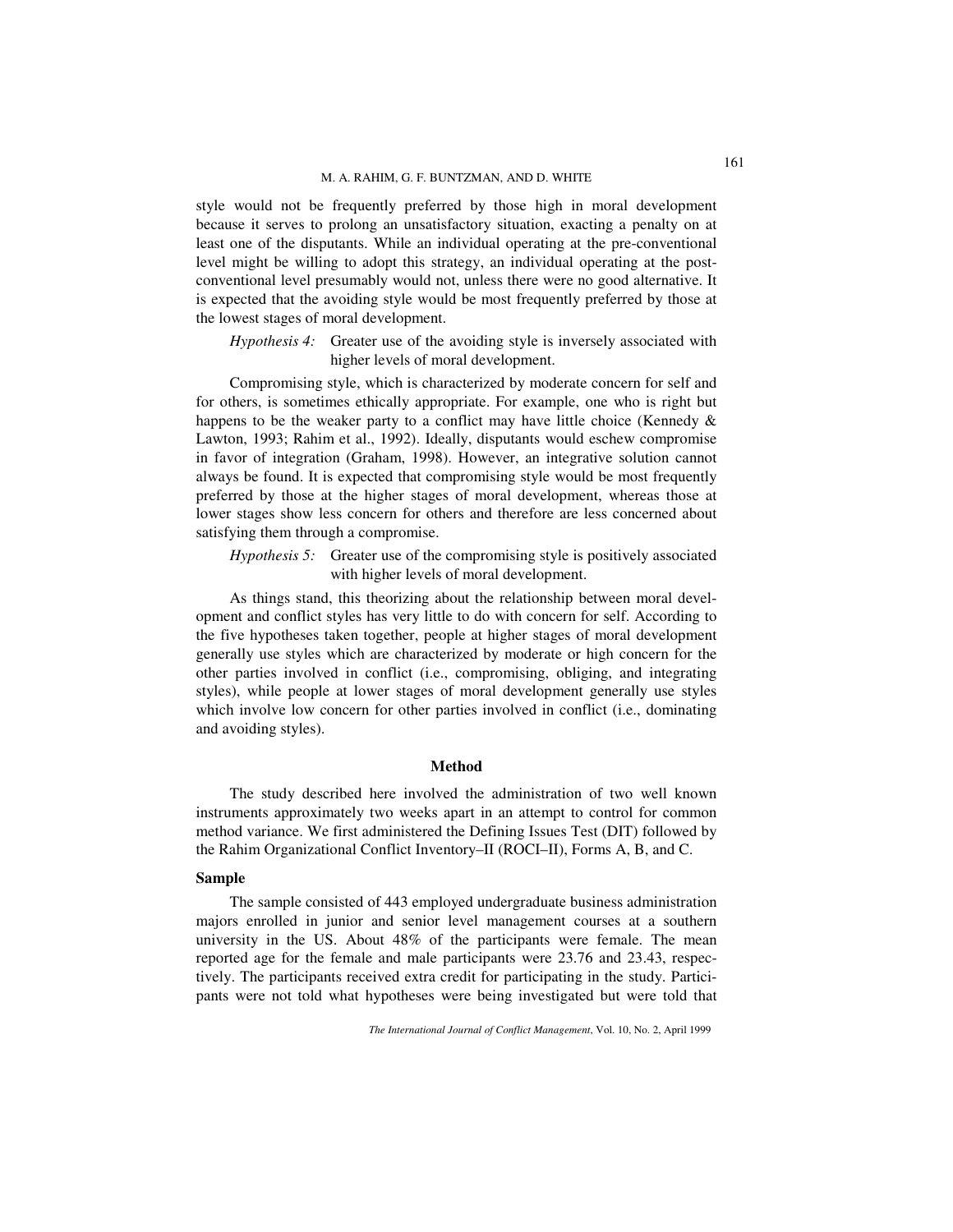there were no right or wrong responses to the questionnaire items, only opinions. (They were debriefed later.)

#### **Measurement**

**Stages of Moral Development.** Rest's (1986) Defining Issues Test (DIT) was used to assess moral development. Since the Kohlberg instrument has limitations which make it difficult to administer and interpret, Rest devised the now widely used measure. The instrument has excellent psychometric properties including high validity and reliabilities in the .80s. The DIT scores have shown expected relationships with measures of cognitive variables and behaviors. For example DIT correlates inversely with compliance with group norms and the propensity to cheat; it correlates positively with participants' going to the aid of someone in need, and preference for inductive reasoning rather than corporal punishment as a disciplinary technique with children. Furthermore, lower stage participants prefer a power-based approach to discipline. Higher DIT scores also correlate with positive attitudes toward others; and non-delinquent juveniles scored higher on the DIT than anti-social pre-delinquent participants matched by such factors as age, intelligence, and race. The instrument has been used in a great many published studies with populations ranging from children to adults in all walks of life (Rest, 1986). There is also some evidence of observed moral behaviors correlating with Kohlberg's measure, on which the DIT is of course based (French & Albright, 1998).

The instrument uses six scenarios which are read by participants who then answer a series of questions which are computer scored to yield a single p–score measure of moral development. Scores can theoretically range from 0 to 95. An example of a scenario which is used in the Rest (1993) instrument is as follows:

**Heinz and the Drug.** In Europe a woman was near death from a special kind of cancer. There was one drug that doctors thought might save her. It was a form of radium that a druggist in the same town had recently discovered. The drug was expensive to make, but the druggist was charging ten times what the drug cost to make. He paid \$200 for the radium but charged \$2,000 for a small dose of the drug. The sick woman's husband, Heinz, went to everyone he knew to borrow the money, but he could only get together about \$1,000, which is half of what it cost. He told the druggist that his wife was dying, and asked him to sell it cheaper or let him pay later, but the druggist said, "No, I discovered the drug and I'm going to make money from it." So Heinz got desperate and began to think about breaking into the man's store to steal the drug for his wife. (Appendix, p. 3)

The scenario is followed by twelve questions such as: Is Heinz willing to risk getting shot as a burglar or going to jail for the chance that the drug might help? The subject is asked to determine the four most important statements from among twelve statements and rank them from one to four. Since each statement represents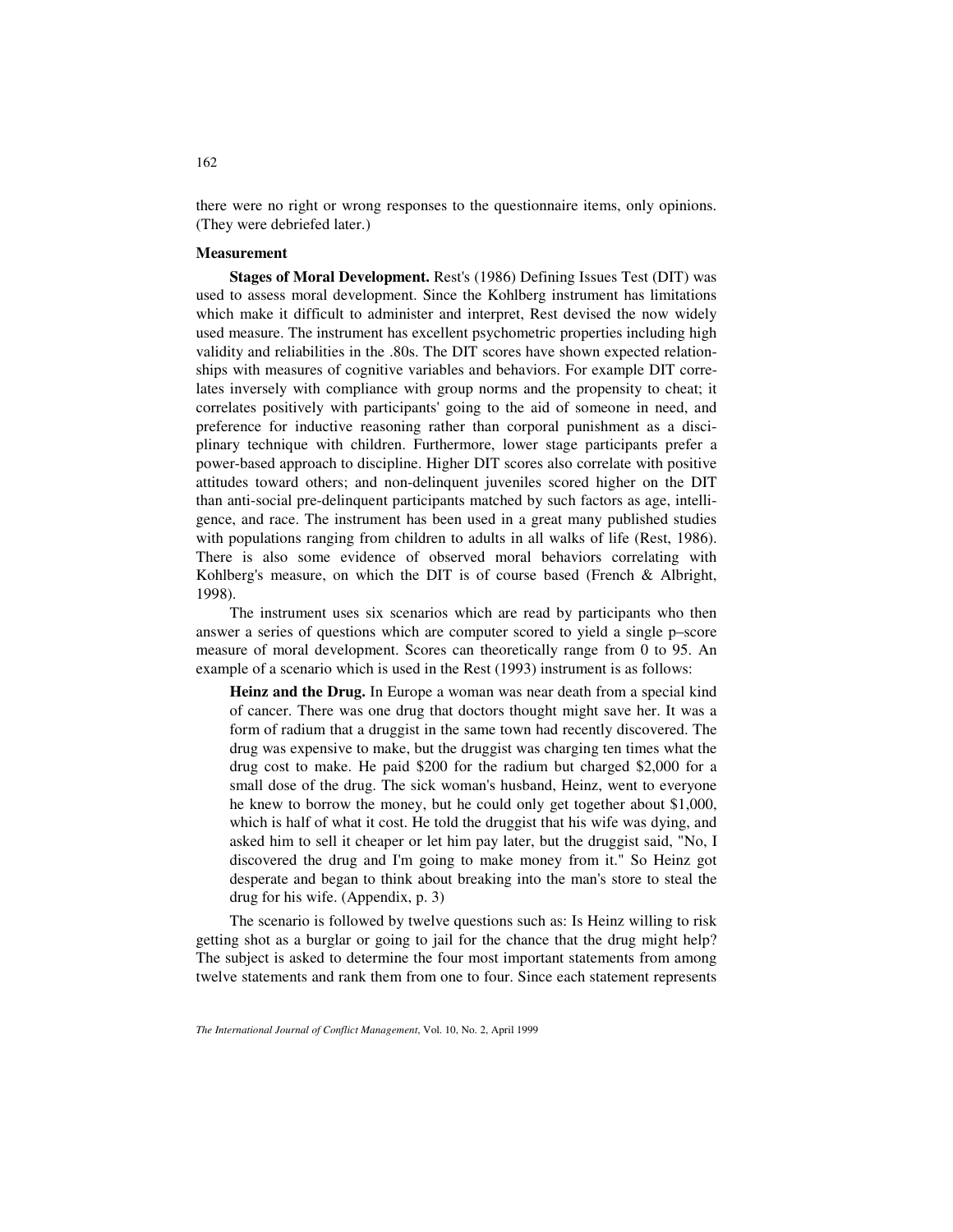a particular stage of moral reasoning, this determination is used to compute a p– score for the subject.

According to Rest, all participants fall into three basic categories of moral development: pre-conventional (p–score up to 27), conventional (p–score 28–41), and post-conventional (42 and up). Post-conventional is the highest level, and persons at this level demonstrate p–scores in the forties and above. The distribution of scores in samples may be expected to vary from one to the other––scores for business students are often lower than those of some other student populations (Rest & Narvaez, 1994). Consistent with the practice in other studies using the DIT, we trichotomized our sample; our cuts were based on the distribution of scores in our sample.

**Styles of Handling Conflict.** The styles of handling interpersonal Conflict were measured with Rahim Organizational Conflict Inventory–II (ROCI–II) (Rahim, 1983). The ROCI–II has been widely used since its development and has been continually found to provide a reliable and valid measure of the styles of handling interpersonal conflict (White, 1995). Typical scale reliabilities (retest and Cronbach a) are in the .70s and .80s. Rahim and Magner (1995) used LISREL 7 in five samples to provide domestic and cross-cultural evidence for the convergent and discriminant validities and factor invariance of the five subscales of the instrument. It has three forms: Form A for how one handles conflict with superiors, Form B for how one handles conflict with subordinates, and Form C for how one handles conflict with peers. Each respondent was asked to complete the three forms, but some of them could not be used due to incomplete information. Four hundred and forty-three employed students completed  $1,156$  forms (Form  $A = 389$ , Form  $B = 379$ , Form  $C = 388$ ).

**Minimizing Common Method Variance.** In order to minimize the possibility of common method variance, two weeks were allowed to elapse between the collection of data on the DIT and ROCI–II. The students also responded to these two instruments in different contexts and for different apparent purposes, making it unlikely that they would think of them as connected.

#### **Analysis**

A Multivariate Analysis of Covariance (MANCOVA) was computed with referent role (Superior = 1, Peer = 2, Subordinate = 3), chronological age, and gender (Male  $= 1$ , Female  $= 0$ ) as covariates; the three stages of moral development (pre-conventionals, conventionals, and post-conventionals) as the independent variable; and the five styles of handling conflict as dependent variables. This procedure would determine whether the stages of moral development can be used to predict the use of the five styles for handling conflict after controlling the effects of the three extraneous variables. We also compared the five styles of handling conflict among the three stages of moral development with three Multiple Discriminant Analysis (MDA), one for each of the Forms A, B, and C, and Scheffé test.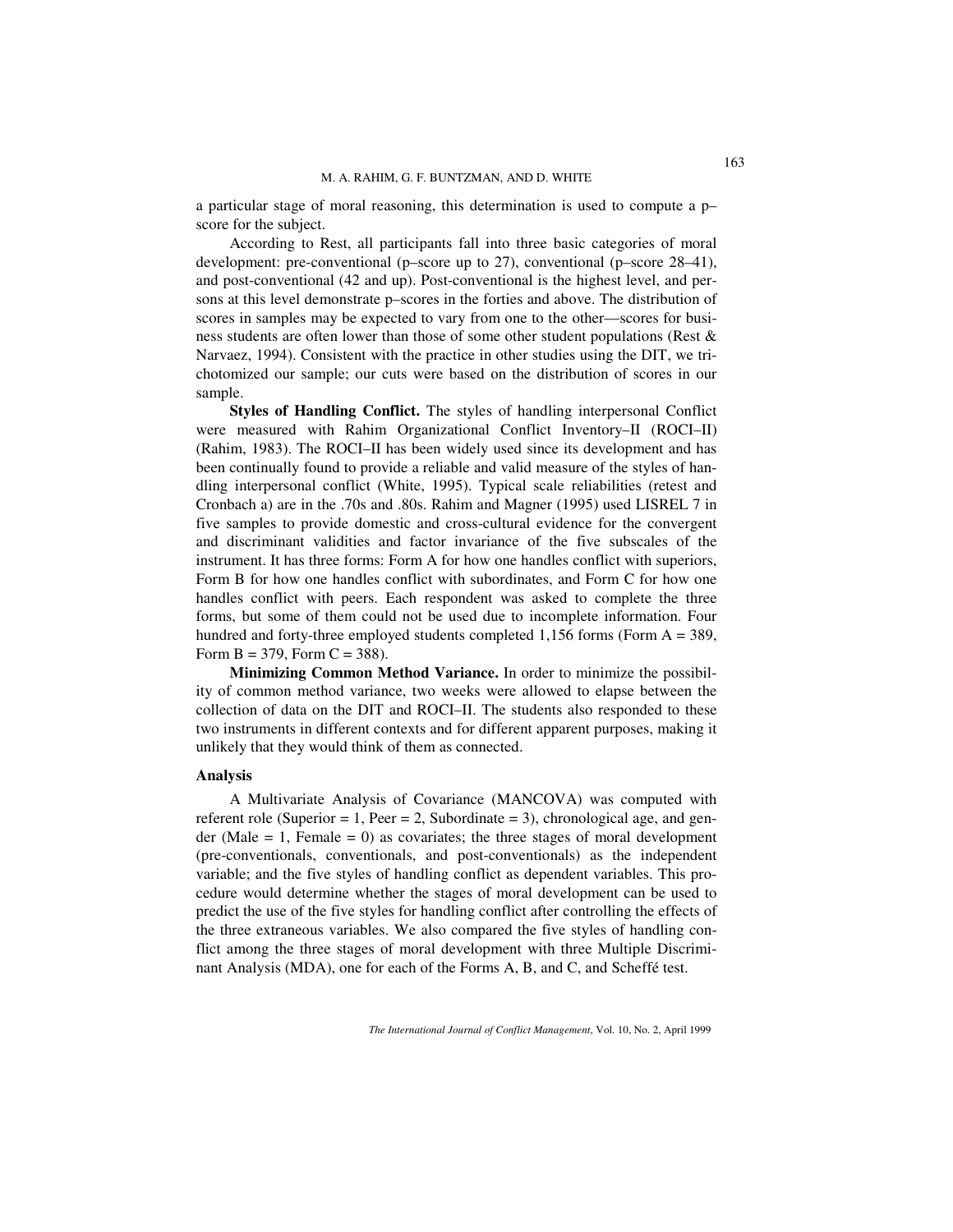#### **Results**

## **Descriptive Statistics**

Cronbach as for the five styles of handling conflict, which ranged between .67 and .83, were satisfactory.

The results show that the multivariate test with Pillais criterion was significant  $[F (15, 3444) = 16.27, p < .001]$ . This indicated that there were significant relationships of the covariates and independent variables to dependent variables. The *F*–ratios in Table 1 show that the stages of moral development had significant effects on integrating, dominating, avoiding, and compromising styles, but not on obliging style.

# **Table 1 MANCOVA With Referent Role, Age, and Gender as Covariates, Stages of Moral Development as Independent Variable, and Fives Styles of Handling Conflict as Dependent Variables**

| Source                   | <b>INT</b> | OBL.     | <b>DOM</b> | <b>AVO</b> | <b>COM</b> |  |
|--------------------------|------------|----------|------------|------------|------------|--|
| Covariates (b)           |            |          |            |            |            |  |
| Referent Role            | $.08**$    | $-33***$ | $11***$    | $-.14***$  | $12***$    |  |
| Age                      | .02        | $-.08**$ | $-.09**$   | $-.07**$   | $-.06*$    |  |
| Gender                   | .05        | $-.002$  | $-.08**$   | .03        | $.13***$   |  |
| Main Effect $(F$ -ratio) |            |          |            |            |            |  |
| Moral                    | $16.15***$ | .11      | $3.16*$    | $3.73*$    | $11.41***$ |  |

*Note:* INT = Integrating, OBL = Obliging, DOM = Dominating,  $AVO =$  Avoiding,  $COM =$ Compromising; Referent Role: Superior = 1, Peer = 2, Subordinate = 3; Gender: Male = 1, Female = 0. The *DF*s were 1, 1145 and 2, 1145 for the covariates and main effect, respectively.  $* p < .05.$  \*\*  $p < .01.$  \*\*\*  $p < .001.$ 

The MDAs showed similar results, i.e., four of the five conflict styles (integrating, dominating, avoiding, and compromising) could significantly discriminate among the three stages of moral development. For each of the three Forms, A  $(n = 389)$ , B  $(n = 379)$ , and C  $(n = 388)$ , integrating and compromising styles were associated with higher stages of moral development, and dominating and avoiding styles were associated with lower stages of moral development. The hit ratios for these analyses were 42%, 47%, and 44% for Forms A, B, and C, respectively.

Table 2 shows the number of respondents in each stage of moral development, Cronbach a for each style, and adjusted means for the five styles of handling conflict classified by the three stages of moral development.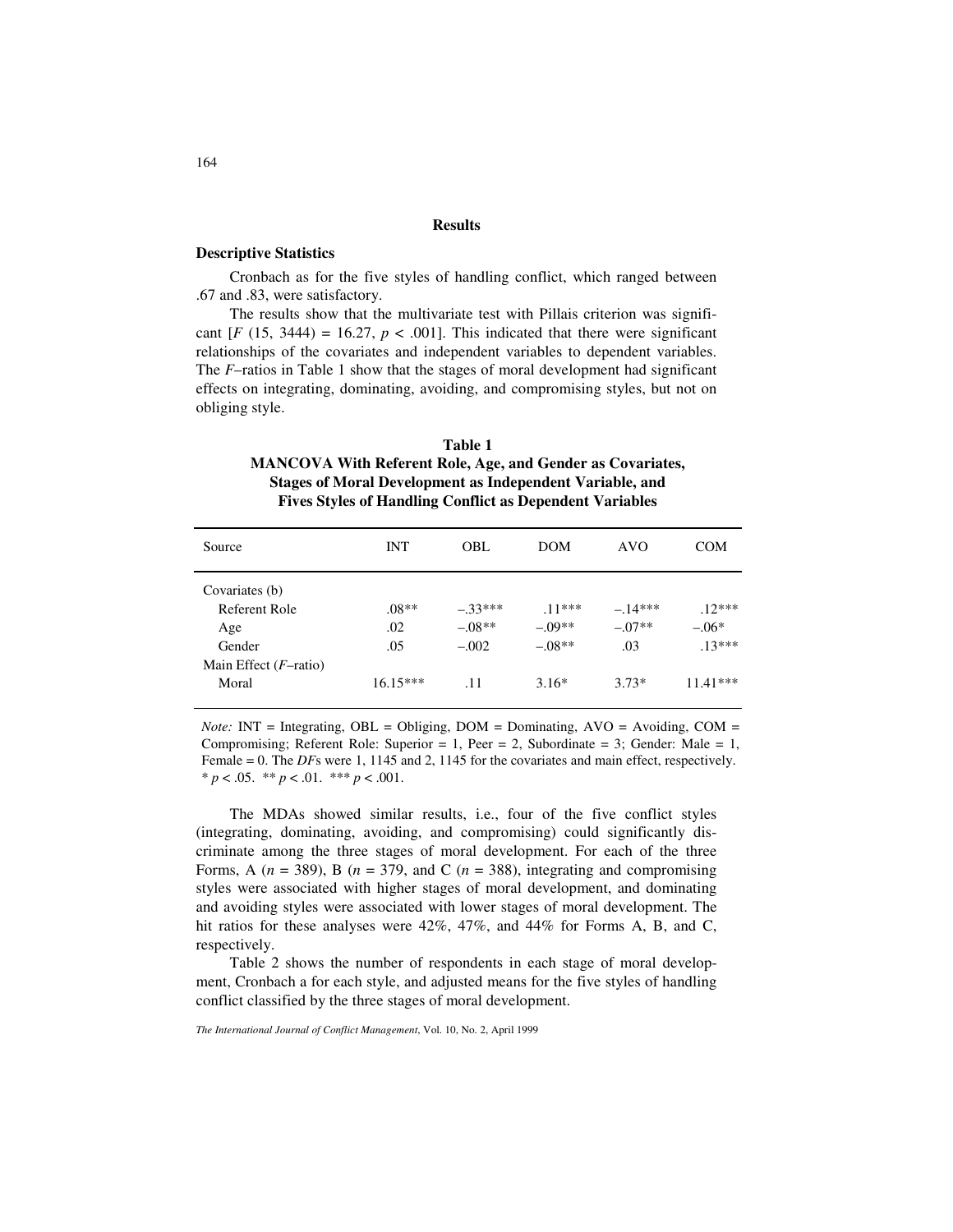The comparison of the five styles across the three stages with Scheffé test provided full support for Hypotheses 1, 3, and 4, partial support for Hypothesis 5, but no support Hypothesis 2.

| Table 2                                                          |
|------------------------------------------------------------------|
| Cronbach a, Number of Participants, and Adjusted Means of        |
| <b>Conflict Styles Classified by Stages of Moral Development</b> |

| <b>Stages</b>      | n   | IN<br>$\alpha = .83$ | 0 <sub>B</sub><br>$\alpha = .75 \quad \alpha = .79 \quad \alpha = .81 \quad \alpha = .67$ | DO              | AV                |                |
|--------------------|-----|----------------------|-------------------------------------------------------------------------------------------|-----------------|-------------------|----------------|
| Pre-Conventionals  | 269 | 4.07 <sup>d</sup>    | $3.54^{a}$                                                                                | $3.29^\text{c}$ | $3.18^\circ$      | $3.75^{\rm a}$ |
| Conventionals      | 132 | $4.22^{b}$           | $3.56^{a}$                                                                                | $3.21^{b}$      | $3.09^{b}$        | $3.90^\circ$   |
| Post-Conventionals | 42  | $4.24^\text{c}$      | $3.54^{a}$                                                                                | $3.13^{a}$      | 3.02 <sup>a</sup> | $3.82^{b}$     |

*Note:* IN = Integrating,  $OB = Obliging$ ,  $DO = Dominating$ ,  $AV = Avoiding$ ,  $CO = Compro$ mising. The ROCI–II uses a 5–point Likert scale to measure each style. The score for each style is computed by averaging responses to its items. A higher score indicates a greater use of a conflict style. Four hundred thirty-three students completed 1,156 forms (Form A = 389, Form B = 379, Form C = 388). Means with different subscripts are significantly different at *p*  $< 0.05$ .

1. Table 2 shows that the mean for integrating style was higher for post-conventionals than conventionals and the mean for the latter group was higher than for pre-conventionals. The results provide full support for Hypothesis 1, which states that participants in higher stages of moral development will use more integrating style than those at lower stages of moral development.

2. Table 2 shows that obliging style did not differ across the three stages of moral development. Therefore, the results found no support for Hypothesis 2.

3. Table 2 shows that the means for dominating style differed across the three stages. The pre-conventionals had the highest mean, followed by conventionals and post-conventionals. This provided full support for Hypothesis 3, which suggests that greater use of the dominating style is inversely associated with higher levels of moral development.

4. Table 2 shows that the mean for avoiding style for pre-conventionals was greater than for conventionals, and the mean for the conventionals was higher than for post-conventionals. This provided full support for Hypothesis 4, which indicates that the avoiding style is inversely associated with higher levels of moral development.

5. Table 2 shows that conventionals use more compromising style than the post-conventionals, and post-conventionals use more compromising style than pre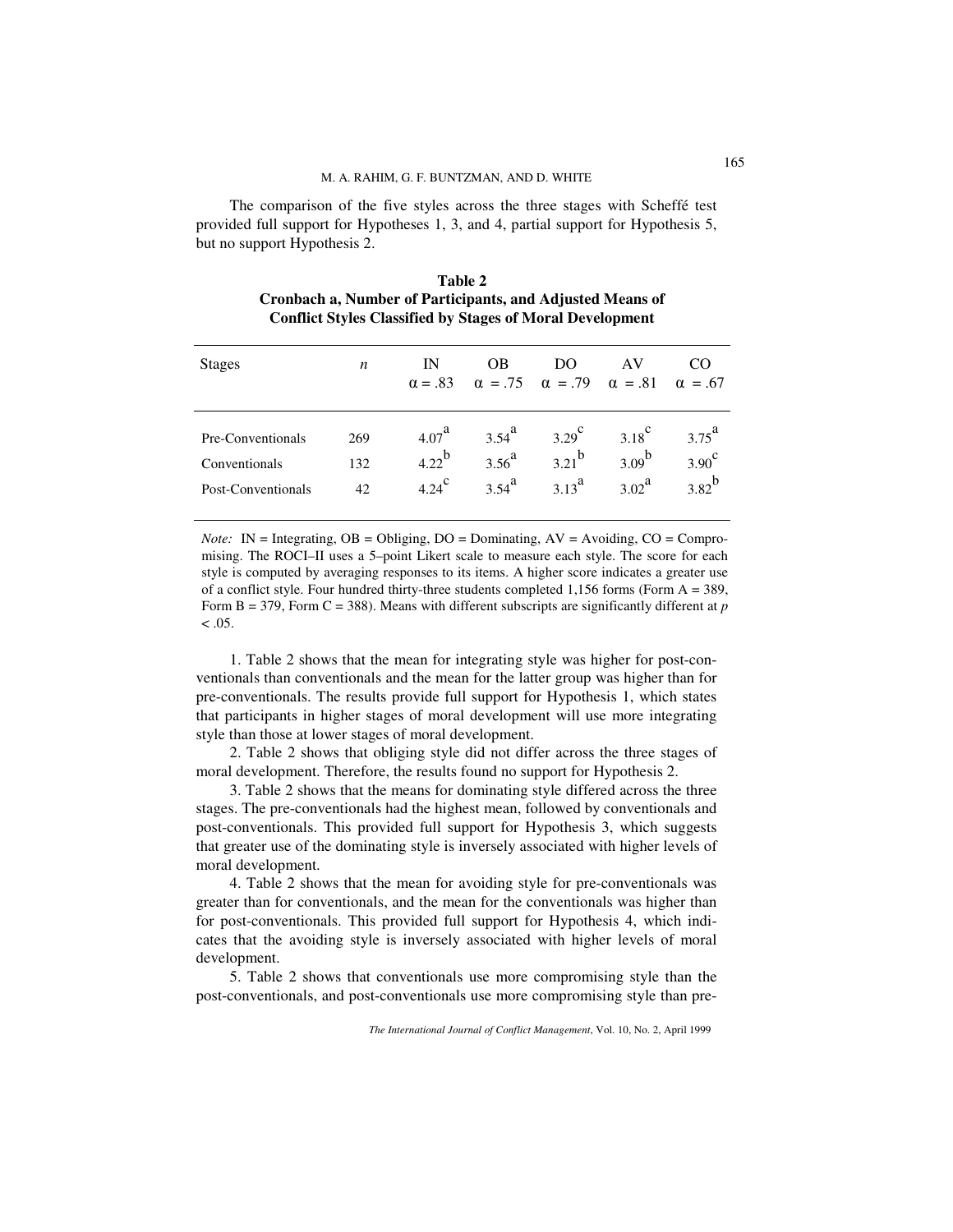conventionals. This provided partial support for Hypothesis 5, which suggests that greater use of the compromising style is positively associated with higher levels of moral development.

### **Discussion**

The purpose of this study was to investigate the relationships between moral development and styles of handling conflict. While some theoretical research provides the basis for our hypotheses, one empirical study in particular appeared to contradict our findings. The French and Albright (1998) study failed to find an association between the DIT and actual communications patterns. However, the study used a relatively small sample of 30 dyads and relied on coders to interpret communications as either discursive (integrative), strategic (dominating), or ordinary. The study also relied upon simple frequency analysis of sequences of communications in reaching its conclusion. Frequency analysis is not particularly powerful compared to, say, analysis of variance. Thus their lack of significant results may be an artifact of the study.

In contrast to the non-significant results of French and Albright's work, Tsui (1996) found that accountants who function at a higher level of moral reasoning were less likely to accede to clients' improper requests in an audit. In other words, moral development and obliging behaviors appear to be inversely correlated. This is contrary to our hypothesis and findings. There is, however, an important distinction. In the Tsui study, the accountants were asked to commit an unethical act. It is understandable that in that context moral development and obliging behavior were negatively correlated.

To briefly recapitulate our findings, the relationships of the stages of moral development to the styles of handling conflict with superior, subordinates, and peers were as follows:

1. The highest stage of moral development is associated with the use of integrating style of handling interpersonal conflict.

2. A moderate stage of moral development is associated with the use of compromising style of handling interpersonal conflict.

3. A low stage of moral development is associated with the use of dominating and avoiding styles of handling interpersonal conflict.

#### **Implications for Management**

Our findings have important implications for understanding and managing interpersonal conflict in organizations inasmuch as moral development and use of the styles of handling conflict are significantly associated.

Since conflict in organizations is inevitable, it is critical that it be handled as effectively as possible. The integrating style is widely considered to be the generally most effective approach to conflict management, and according to this study it is associated with higher levels of moral development. For that reason alone, the results of this study should be of interest to professional managers and theoreti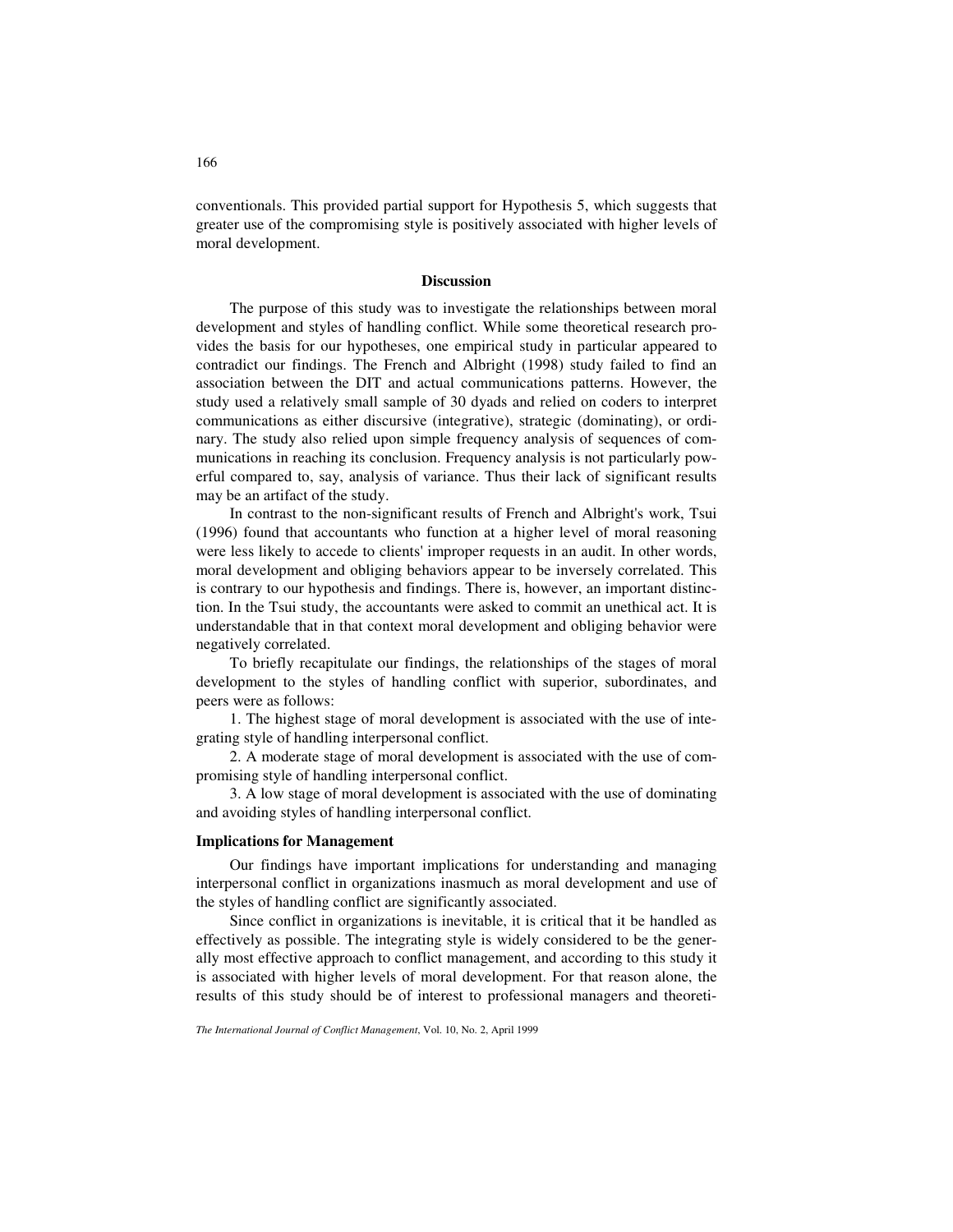cians alike. Should we try to select persons at higher stages of moral development, or provide moral training those already in our organizations in the hope that the integrating style will be more frequently used?

With subordinates especially, who have less position power than their bosses, and all of the concern today about accommodating the needs of a diverse work force, avoiding sexual harassment and finding optimal solutions to organizational problems through teamwork, it would seem very important to minimize the use of dominating and avoiding approaches to conflict management. To the extent that persons at lower stages of moral development are prone to use the dominating style and some of them are in positions of power over others, employees and managers in organizations have every reason to be concerned about the types of moral reasoning used at work.

Since there is some research to indicate that (1) moral judgment may be developed through educational interventions (Penn & Collier, 1985; Rest & Thomas, 1986), and (2) behaviors are at least modestly correlated with moral judgment (French & Albright, 1998; Rest & Thomas, 1986), interventions to develop the moral judgment in individuals with lower moral development may be warranted. Training in conflict management techniques which emphasize the usefulness of the integrating style as compared with other styles could even help individuals at the higher stages of moral development to use this style more frequently. Since the integrating style is a win–win approach, outcomes should be more satisfactory for both the organization and individuals after such training (Graham, 1998). Trevino and Victor (1992) suggest that the establishment of strong role norms and appropriate reward systems can help to influence appropriate in-role behavior.

#### **Directions for Future Research**

We believe that this stream of research should be extended to the field to assess the generalizability of these results. This study focused on the locus of conflict style and moral development rather than the specific issues conflict was about (market share, budgets, and so on). The manner in which moral development and conflict over specific issues are related to performance should be investigated.

Furthermore, our results suggest a hierarchy of preferred conflict style based on stages of moral development. Beyond the relationships that we hypothesized, it may be appropriate to investigate a linear relationship of stage of moral development and preferred conflict-handling style.

Field experiments will be particularly useful in assessing the effectiveness of moral development training on conflict styles. These experiments would be also useful in assessing the impact of conflict management and/or moral development interventions on individual and organizational effectiveness.

#### **Limitations**

The results of the MANCOVA and Scheffé tests were statistically significant, but one may argue that the large sample influenced the results. The three multiple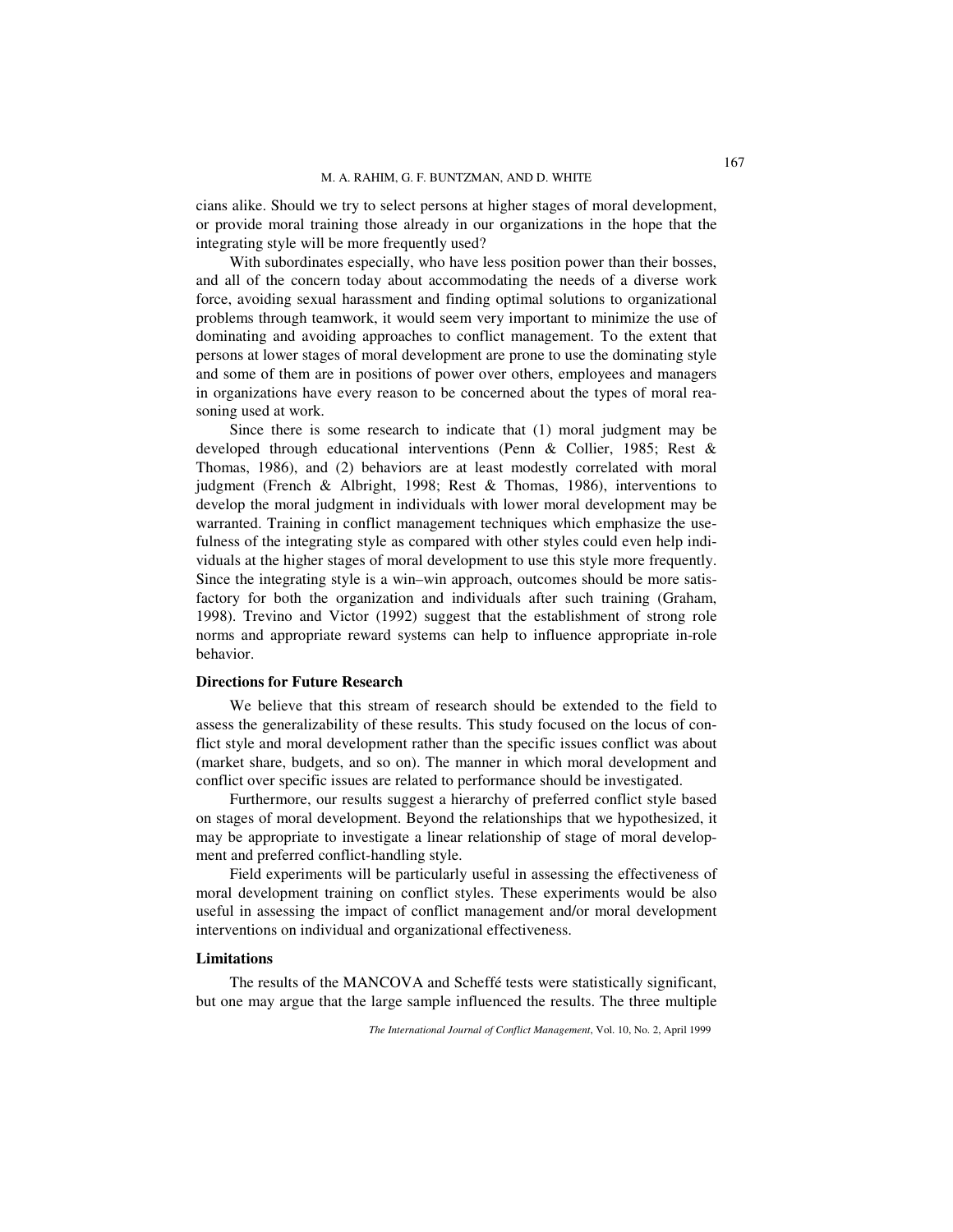discriminant analyses, each computed with about one-third of the total sample, showed consistently the same results.

The nature of participants may limit the generalizability of our findings, but others argue for the value of studies with collegiate samples in many situations (Locke, 1986). According to Elm and Nichols (1993) younger and less experienced managers reasoned at higher levels than older, more experienced managers. On the other hand, Rest (1986) reports a positive association between age and moral development. Finally, the DIT does not specifically address moral reasoning in business situations, and it is possible that in a business context the relationship we found might not hold. However, Porcello and Long (1994) reported that supervisors and managers would use the same conflict-handling styles for both ethical and interpersonal conflicts. Clearly, caution in generalizing to other situations is called for. We believe that this study is a useful extension of previous research.

#### **References**

- Abratt, R., Nel, D., & Higgs, N. S. (1992). An examination of the ethical beliefs of managers using selected scenarios in a cross-cultural environment. *Journal of Business Ethics, 11,* 29–35.
- Anderson, J. V. (1994). Is it necessary to compromise engineering ethics to remain competitive? *Journal of Professional Issues in Engineering Education and Practice, 120,* 379– 384.
- Anton, R. J. (1990). Drawing the line: An exploratory test of ethical behavior in negotiations. *International Journal of Conflict Management, 1,* 265–280.
- Baucus, M. S., & Baucus, D. A. (1997). Paying the piper: An empirical examination of longterm financial consequences of illegal corporate behavior. *Academy of Management Journal, 40*, 129–151.
- Beauchamp, T. L. (1988). Ethical theory and its application to business. In T. L. Beauchamp & N. E. Bowie (Eds.), *Ethical theory and business* (3rd ed., pp. 1–54). Englewood Cliffs, NJ: Prentice Hall.
- Blake, R. R., & Mouton, J. S. (1964). *The managerial grid.* Houston: Gulf.
- Brown, K. M. (1994). Using role play to integrate ethics into the business curriculum: A Financial management example. *Journal of Business Ethics, 13,* 105–110.
- Elm, D. R., & Nichols, M. L. (1993). An investigation of the moral reasoning of managers. *Journal of Business Ethics, 10,* 766–775.
- Follett, M. P. (1940). Constructive conflict. In H. C. Metcalf & L. Urwick (Eds.), *Dynamic Administration: The collected papers of Mary Parker Follett* (pp. 30–49). New York: Harper.
- Forsyth, D. R. (1980). A taxonomy of ethical ideologies. *Journal of Personality and Social Psychology, 39,* 175–184.
- Freeman, R. E., & Gilbert, D. R. (1988). *Corporate strategy and the search for ethics.* Englewood Cliffs, NJ: Prentice Hall.
- French, W. & Albright, D. (1998). Resolving a moral conflict through discourse. *Journal of Business Ethics, 17,* 177–194.

Fox, H. L. (1998, August 13). Who needs corporate brands? *Marketing*, pp. 22–23.

*The International Journal of Conflict Management*, Vol. 10, No. 2, April 1999 Graham, P. (1998). Saying "no" to compromise; "yes" to integration. *Journal of Business*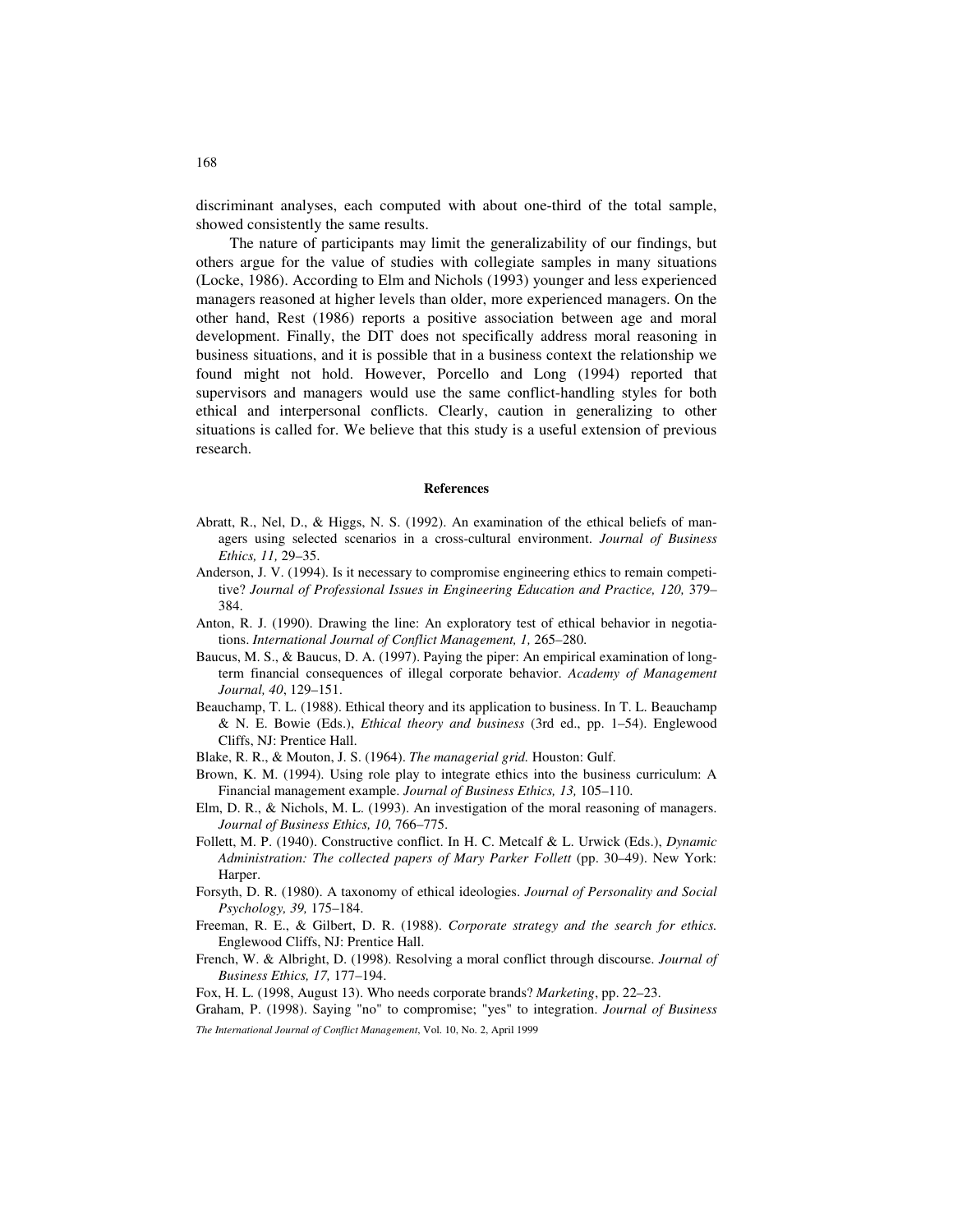*Ethics, 17,* 1007–1013.

Habermas, J. (1976). *Communication and the evolution of society.* Boston: Beacon Press.

- Habermas, J. (1990). *Moral consciousness and communicative action.* Cambridge, Massachusetts: MIT Press.
- Husted, B. W., Dozier, J. B., McMahon, J. T., & Kattan, M. W. (1996). The impact of crossnational carriers of business ethics on attitudes about questionable practices and form of moral reasoning. *Journal of International Business Studies, 27*, 391–411.
- Jones, G. R., George, J. M., & Hill, C. W. L. (1998). *Contemporary management.* Boston, MA: McGraw-Hill.
- Kennedy, E. J., & Lawton, L. (1993). Ethics and services marketing. *Journal of Business Ethics, 121,* 785.
- Kohlberg, L. (1969). Stage and sequence: The cognitive-developmental approach to socialization. In D. A. Goslin (Ed.), *Handbook of socialization: Theory and research* (pp. 347–480). Chicago: Rand McNally.
- Kotey, B., & Meredith, G. G. (1997). Relationships among owner/manager personal values, business strategies, and enterprise performance. *Journal of Small Business Management, 35* (2), 37–62.
- Lee, C. W. (1990). Relative role and styles of handling interpersonal conflict: An experimental study with Korean managers. *International Journal of Conflict Management*, *1*, 327–340.
- Locke, E. A. (1986). *Generalizing from laboratory to field settings.* Lexington, MA: Heath.
- Luthar, H. K., DiBattista, R. D., & Gautschi, T. (1997) Perception of what the ethical climate is and what it should be: The role of gender, status, and ethical education. *Journal of Business Ethics, 16,* 205–217.
- Nicholson, N., & Robertson, D. (1996). The ethical issue emphasis of companies: Content, patterning and influence. *Human Relations, 49,* 1367–1383.
- Penn, W. Y., & Collier, B. D. (1985). Current research in moral development as a decision support system. *Journal of Business Ethics, 4*, 131–137.
- Porcello, J. V., & Long, B. C. (1994). Gender role orientation, ethical and interpersonal conflicts, and conflict handling styles of female managers. *Sex Roles, 31,* 683–701.
- Pruitt, D. G. (1983). Strategic choice in negotiation. *American Behavioral Scientist, 27,* 167–194.
- Pruitt, D. G., & Carnevale, P. J. (1992). *Negotiation and social conflict.* Buckingham: Open University Press.
- Psenicka, C., & Rahim, M. A. (1989). Integrative and distributive dimensions of styles of handling interpersonal conflict and bargaining outcome. In M. A. Rahim (Ed.), *Managing conflict: An interdisciplinary approach* (pp. 33–40). New York: Praeger.
- Rahim, M. A. (1983). A measure of styles of handling interpersonal conflict. *Academy of Management Journal, 26,* 368–376.
- Rahim, M. A., & Bonoma, T. V. (1979). Managing organizational conflict: A model for diagnosis and intervention. *Psychological Reports, 44,* 1323–1344.
- Rahim, M. A., Garrett, J. E., & Buntzman, G. F. (1992). Ethics of managing interpersonal conflict in organizations. *Journal of Business Ethics, 11,* 423–432.
- Rahim, M. A., & Magner, N. R. (1995). Confirmatory factor analysis of the styles of handling interpersonal conflict: First-order factor model and its invariance across groups. *Journal of Applied Psychology, 80,* 122–132.
- Rahim, M. A., & Psenicka, C. (1984). Comparison of reliability and validity of unweighted and factor scales. *Psychological Reports, 55,* 439–445.
- *The International Journal of Conflict Management*, Vol. 10, No. 2, April 1999 Rest, J. (Ed.). (1986). *Moral development: Advances in research and theory.* New York: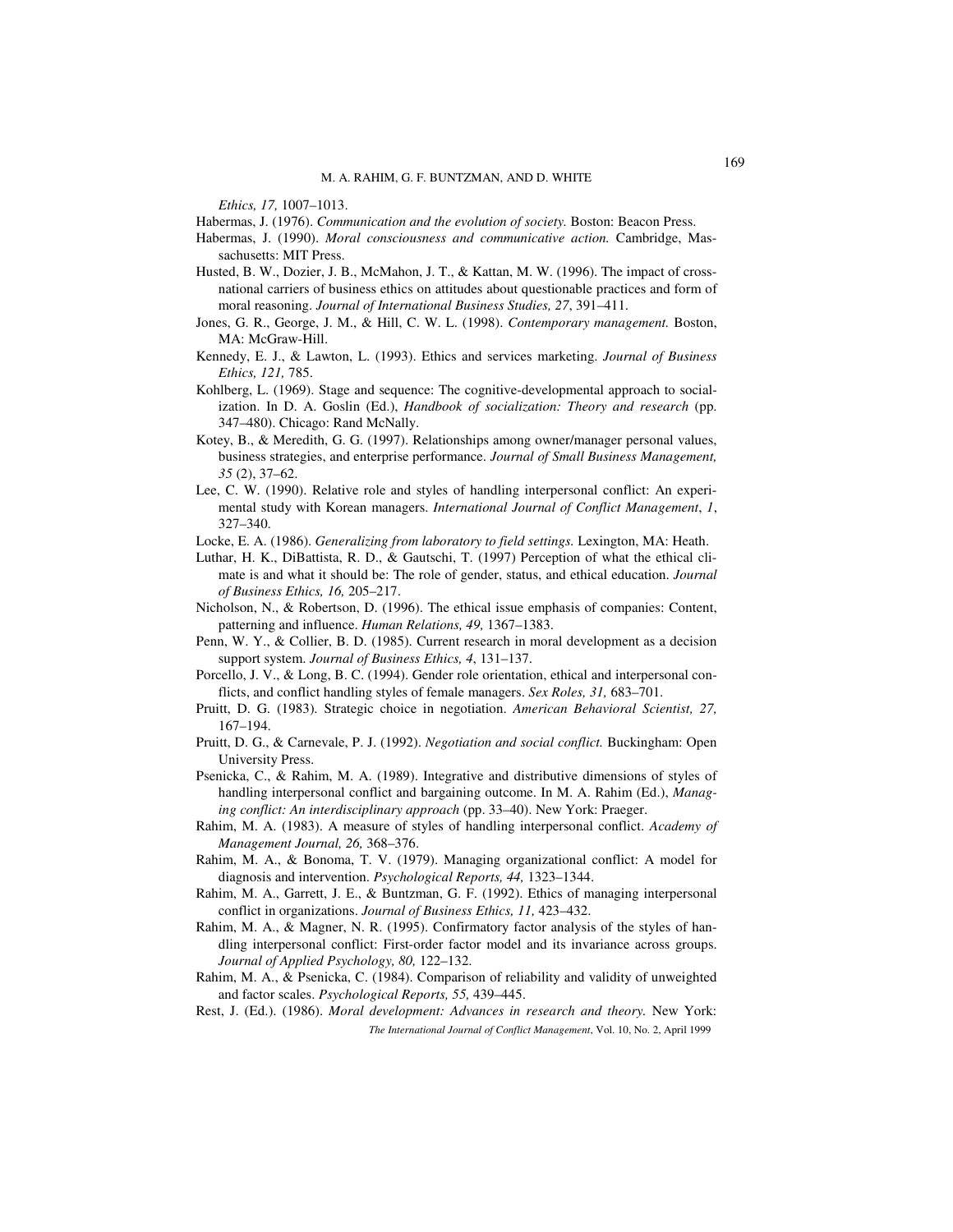Praeger.

- Rest, J. (1993). *Guide for DIT*. Minneapolis, MN: Center for the Study of Ethical Development, University of Minnesota.
- Rest, R. J., & Narvaez, D. (1994). *Moral development in the professions: Psychology and applied ethics.* Hillsdale, NJ: Erlbaum.
- Rest, J. R., & Thomas, S. J. (1986). Relation of moral judgement to formal education. *Developmental Psychology,* 709–714.
- Rigg, M. (1993, April). Will the last ethical individuals please step forward? *IIE Solutions,*  p. 17.
- Ruble, T. L., & Thomas, K. W. (1976). Support for a two-dimensional model for conflict behavior. *Organizational Behavior and Human Performance, 16,* 143–155.
- Schmidt, D. P. (1992). Integrating ethics into organizations. *Journal of Management Development, 11* (4), 34–43.
- Soutar, G., McNeil, M. M., & Molster, C. (1994). The impact of the work environment on ethical decision making: Some Australian evidence. *Journal of Business Ethics, 31*, 327.
- Thomas, K. W. (1976). Conflict and conflict management. In D. M. Dunnette (Ed.), *Handbook of industrial and organizational psychology* (pp. 889–935). Chicago: Rand McNally.
- Thomas, K. W. (1992). Conflict and negotiation processes in organizations. In M. D. Dunnette & L. M. Hough (Eds.), *Handbook of industrial & organizational psychology* (Vol. 3, 2nd ed., pp. 889–935). Chicago, IL: Rand McNally.
- Ting-Toomey, S., Gao, G., Trubisky, P., Yang, Z., Kim, H. S. Lin, S.-L., & Nishida, T. (1991). Culture, face maintenance, and styles of handling interpersonal conflict: A study in five cultures. *International Journal of Conflict Management, 2,* 275–296.
- Trevino, L. K., & Victor, B. (1992). Peer reporting of unethical behaviors: A social context perspective. *Academy of Management Journal, 35,* 38–64.
- Tsui, J. S. L. (1996). Auditors' ethical reasoning: Some audit conflict and cross-cultural evidence. *International Journal of Accounting,* 121.
- Van de Vliert, E., & Kabanoff, B. (1990). Toward theory-based measures of conflict management. *Academy of Management Journal, 33,* 199–209.
- White, D. (1995). *The exploration of conflict handling style and intra-group conflict as effects in the Lucas model of user behavior.* Unpublished doctoral dissertation, University of Arkansas.

#### **Biographical Note**

# **M. Afzalur Rahim**

212 Grise Hall Department Mnagement and Information Systems Western Kentucky University Bowling Green, KY 42101 Phone/Fax: 270–745–2499/782–2061 Email: mgt2000@aol.com

**Dr. Rahim** is a Professor of Management at Western Kentucky University. He is the Founding Editor of the *International Journal of Organizational Analysis* and *International Journal of Conflict Management*. He is the founder of the International Association for Conflict Management and International Conference on Advances in Management. Dr. Rahim is